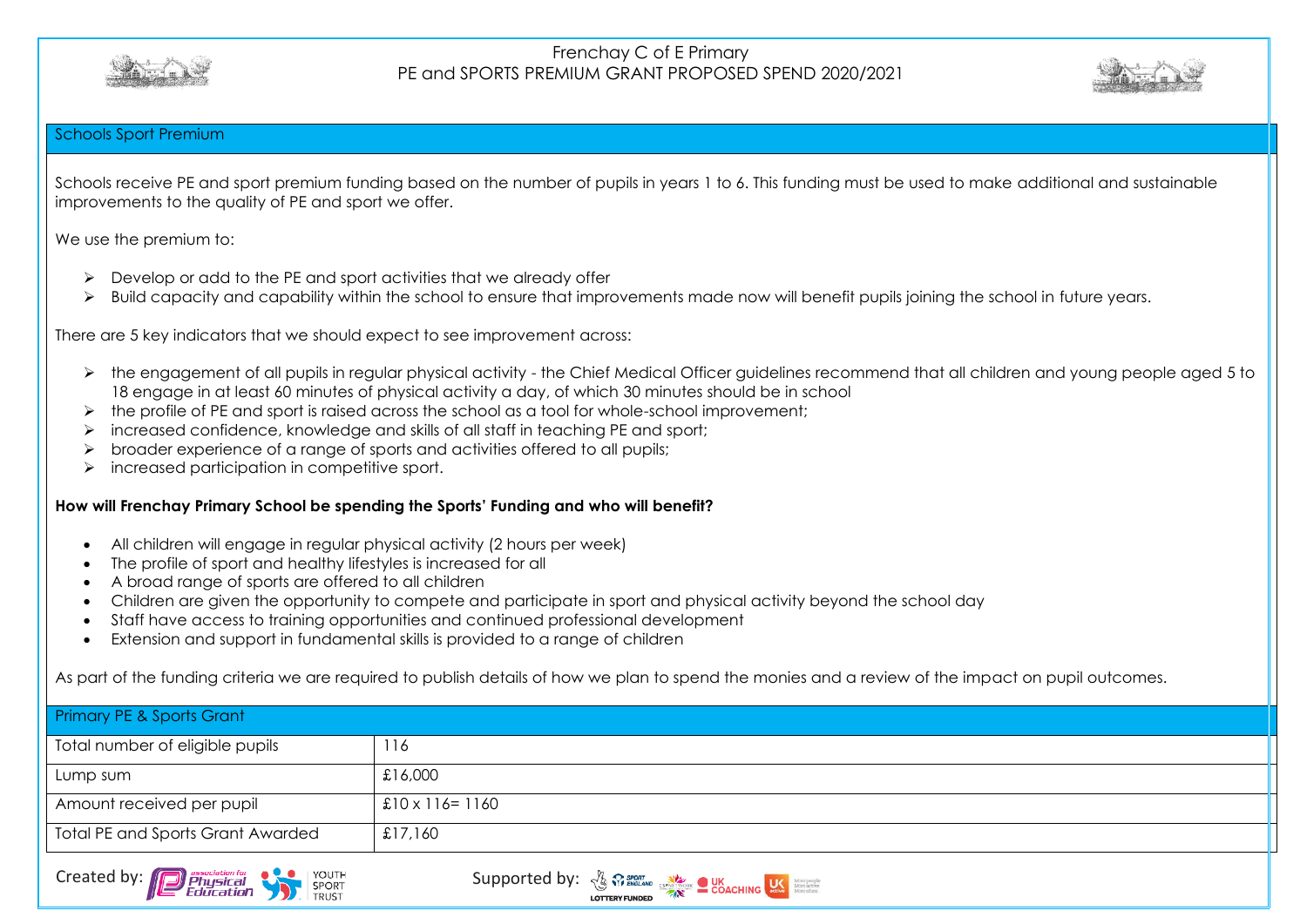



### Our School Vision

At Frenchay Primary School, we will ensure all pupils are equipped with the knowledge and understanding of the value of leading a healthy lifestyle and the benefit of physical activity for the duration of their lives by instilling values such as sportsmanship, patience, and determination in all. Through healthy and competitive sports, children will learn to cooperate and to compete fairly, understanding their own and others' roles. We aim to provide children with the confidence they need to develop a growing self-awareness and a commitment to self-improvement. We aim to ensure children raise their own aspirations, set goals and work hard to achieve them, seeing how this will influence their opportunities in education, leisure and in future life.

### *We aim to:*

- ➢ Improve the sporting provision and quality and breadth of PE at Frenchay Primary School through the PE scheme and further Teacher development
- ➢ Broaden the sporting activities and experiences available to the children through extracurricular activities both in and out of school
- ➢ Develop a love of sport and PE in every child and develop a sporting culture
- ➢ Provide children with the necessary skills and knowledge to lead a healthy and active life both inside and outside of school
- ➢ Motivate children and instill a deep sense of sportsmanship which is also extended into their curricular activities and practical lives
- ➢ Offer a range of opportunities for all children to participate and experience as many competitive and non-competitive indoor and outdoor sporting activities
- ➢ Provide more opportunities for children across key stages to develop their enjoyment of physical activity through creativity and imagination
- ➢ Develop an understanding in children of how to succeed in a range of physical activities and how to evaluate their own and others` success
- ➢ Provide children with further leadership opportunities, taking on different roles in lessons and lunchtime activities
- $\triangleright$  Develop pupils self-confidence in a range of activities and competitive sports
- ➢ Continue to promote positive attitudes towards leading active and healthy lifestyles.

### **Key achievements to date**

- The increased club provision has been well attended
- The wide range of clubs that have been offered are giving all children an opportunity to be involved in school sport
- The South Glos schools partnership continues to provide us with great links to intra competition and specific training. It also enables us to take part in festivals, competitions and events which allow the children to develop skills further and take part in competitive events.
- Sponsored and charitable events have raised the profile of sport in school, such as our Race for Life event and 'fun run' for Children in Need.
- Swimming lessons will be provided to all year 5 and 6 pupils to ensure maximum amount of children leave year 6 able to swim 25 meters
- PE has been celebrated through the use of workable displays
- Children are having greater opportunity for outdoor learning through the use of our health and well being sessions
- Children are having the opportunity to engage in regular physical activity, through active play times and teachers making use of active breaks during class time
- The number of inter sporting events and competitions that children are attending has increased
- Sports kits have kindly been donated to raise the profile of sport in Frenchay

#### • **How will we check its impact each year?**

- A named governor, the Head and PE coordinator, monitor the take up of clubs, and talk to children about PE as part of our school self-evaluation cycle
- Assessments are carried out to ascertain the progress and skills of all pupils across the school, as well as monitoring and evaluating training and skills of all adults.



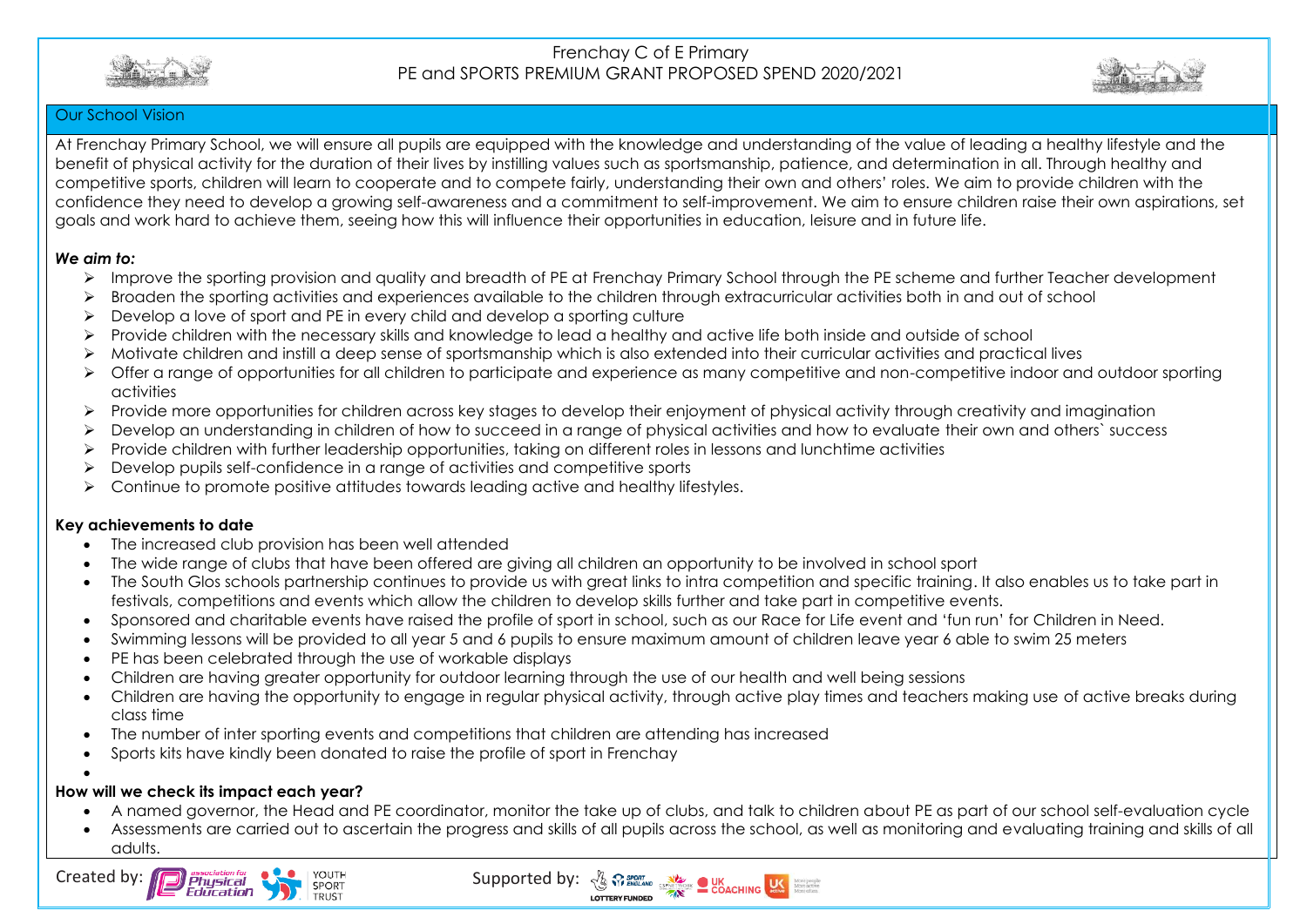



# **Swimming data Y6 2019/20 20 children in the year group.**

| Meeting national curriculum requirements for swimming and water safety:                                                                                                                                                        | Please complete all of the below: |
|--------------------------------------------------------------------------------------------------------------------------------------------------------------------------------------------------------------------------------|-----------------------------------|
| What percentage of your Year 6 pupils could swim competently,<br>confidently and proficiently over a distance of at least 25 meters when<br>they left your primary school at the end of last academic year?                    | N/A                               |
| What percentage of your Year 6 pupils could use a range of strokes<br>effectively [for example, front crawl, backstroke and breaststroke] when<br>they left your primary school at the end of last academic year?              | N/A                               |
| What percentage of your Year 6 pupils could perform safe self-rescue in<br>different water-based situations when they left your primary school at the<br>end of last academic year?                                            | N/A                               |
| Schools can choose to use the Primary PE and Sport Premium to provide<br>additional provision for swimming but this must be for activity over and<br>above the national curriculum requirements. Have you used it in this way? | No.                               |



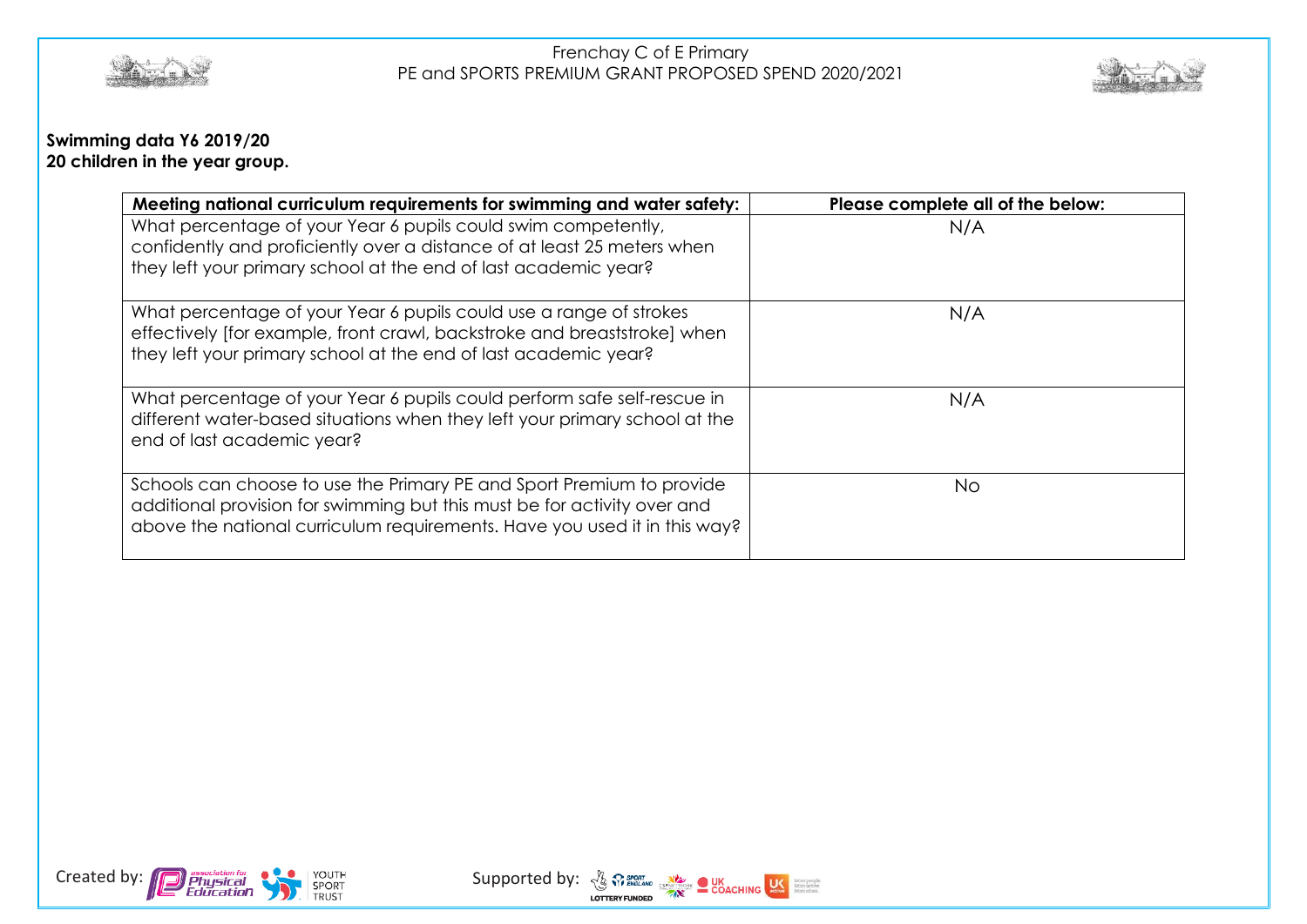| <b>Academic Year:</b><br>2019/20                                                                                                                                                                                                                                                                                                                                 | Total fund allocated: £17,160<br>Total spend £17 771                                                                                                                                                                                                                     | Date Updated: 12.10.20                                                                 |                                                                                                                                                                                                                                                                                                                                                       |                                                                                                 |
|------------------------------------------------------------------------------------------------------------------------------------------------------------------------------------------------------------------------------------------------------------------------------------------------------------------------------------------------------------------|--------------------------------------------------------------------------------------------------------------------------------------------------------------------------------------------------------------------------------------------------------------------------|----------------------------------------------------------------------------------------|-------------------------------------------------------------------------------------------------------------------------------------------------------------------------------------------------------------------------------------------------------------------------------------------------------------------------------------------------------|-------------------------------------------------------------------------------------------------|
|                                                                                                                                                                                                                                                                                                                                                                  | Key indicator 1: The engagement of all pupils in regular physical activity - Chief Medical Officer guidelines recommend that<br>primary school children undertake at least 30 minutes of physical activity a day in school                                               |                                                                                        |                                                                                                                                                                                                                                                                                                                                                       |                                                                                                 |
| School focus with<br>clarity on intended<br>impact on pupils:                                                                                                                                                                                                                                                                                                    | Actions to achieve:                                                                                                                                                                                                                                                      | <b>Funding</b><br>allocated:                                                           | Evidence and impact:                                                                                                                                                                                                                                                                                                                                  | Sustainability and<br>suggested next steps:                                                     |
| . All pupils will<br>engage in 2 hours of<br>core PE per week                                                                                                                                                                                                                                                                                                    | Sports coach provides 1 slot of 1 hour<br>coaching<br>Teachers provide 1 hour PE slot per<br>week<br>Physical SEND equipment to be<br>bought so those with SEN can access<br>physical activity. To discuss with SEN<br>TA's to see the effectiveness of the<br>equipment | £6800<br>(Progressive<br>Sports)                                                       | Pupils are becoming equipped with skills Purchase equipment for<br>needed to participate in a wider variety SEN children to use<br>of activities<br>Pupil conferencing used to gain pupil<br>voice on impact of PE lessons<br>All pupils, including those with SEN, are<br>becoming motivated and enthusiastic<br>towards physical activity in school | Clubs tailored to pupil<br>voice<br>All staff aware of<br>resources for active<br><b>breaks</b> |
| 2. Increase the<br>number of sporting<br>opportunities for<br>children across the<br>school and track this<br>throughout the year<br>3. Monitor access to<br>clubs by Key Stage,<br>gender and identified<br>groups of pupils such<br>as PP through tracking<br>of attendance<br>registers. Monitor those<br>less active children not<br>accessing sports clubs. | Coaches employed to run lunchtime<br>and after school clubs.<br>After school clubs ran in bubbles by<br>sports coaches or class teachers<br>Use of Excel spreadsheet to monitor<br>attendance of clubs                                                                   | Subsidize sports<br>clubs for pupils<br>so more can<br>attend £400<br>ЪÛ<br>£6800 (PS) | Attendance at extracurricular clubs has<br>begun to increase<br>Pupils are adopting a fit and healthy<br>lifestyle in school<br>Use of registers to monitor and track.<br>Picking up on those groups of children<br>who are not attending and investigating<br>why.                                                                                   |                                                                                                 |
| 4. Increase the<br>number and variety of<br>after school clubs and<br>the places on offer                                                                                                                                                                                                                                                                        | Sports coaches to regularly change<br>sports and the bubbles who can<br>attend each after school club<br>Teachers make use of active breaks<br>during lessons through the resources<br>provided by Progressive Sports and<br>through the internet eg. Just Dance,        | ЪÛ<br>Created by:                                                                      | Teachers are making use of active<br>breaks as a result of our staff meeting in<br>lesson time and have commented on<br>the benefits<br>association for<br>Ph <b>rusical</b><br>O YOUTH<br><b>BELLET</b>                                                                                                                                              |                                                                                                 |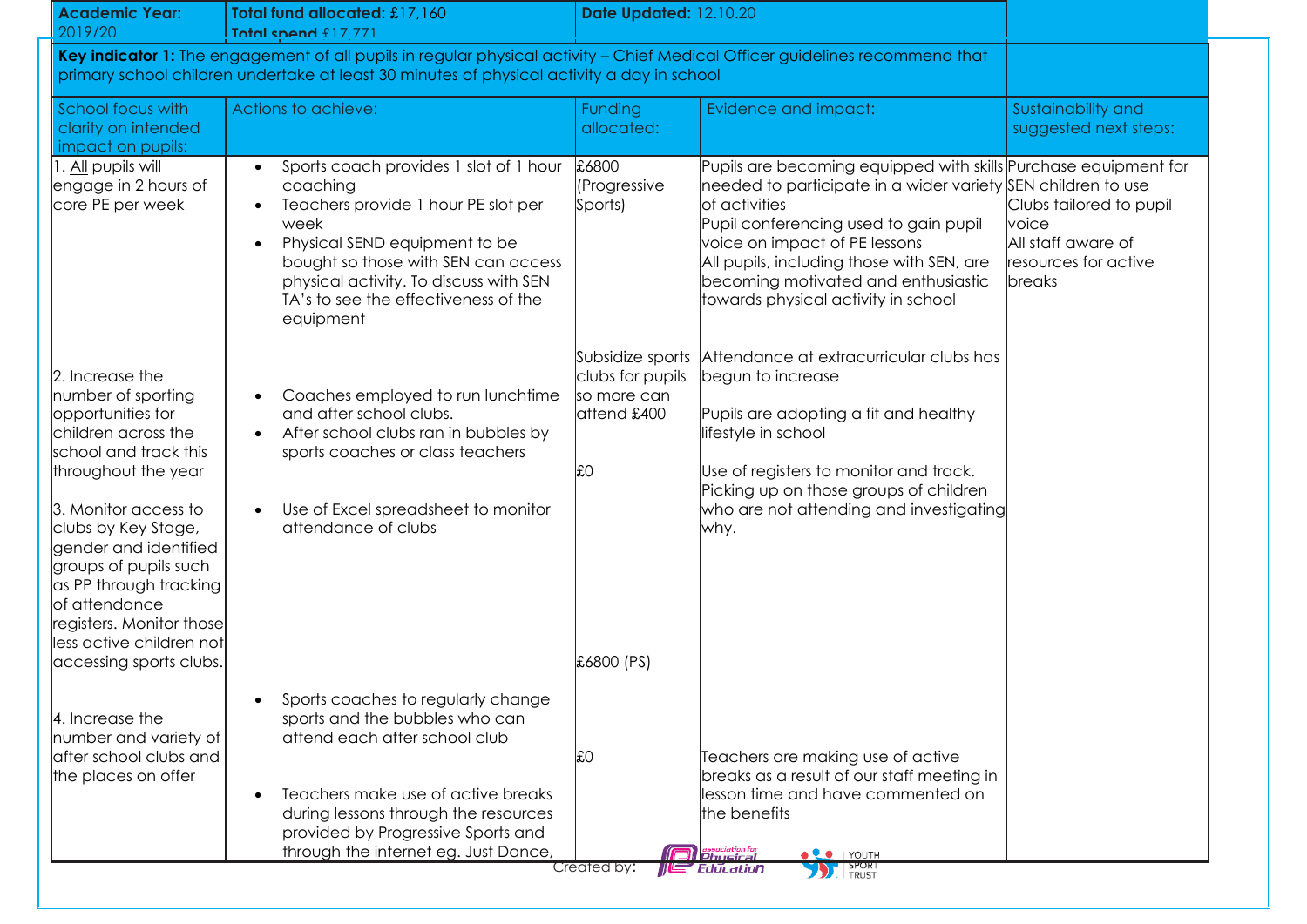|                                                                                                                                                                                                                                 | Frenchay C of E Primary<br>PE and SPORTS PREMIUM GRANT PROPOSED SPEND 2020/2021                                                                                                                                                                                                  |                       |                                                                                                                                                                                                                                                                                                                          |                                                                                                                                                    |  |
|---------------------------------------------------------------------------------------------------------------------------------------------------------------------------------------------------------------------------------|----------------------------------------------------------------------------------------------------------------------------------------------------------------------------------------------------------------------------------------------------------------------------------|-----------------------|--------------------------------------------------------------------------------------------------------------------------------------------------------------------------------------------------------------------------------------------------------------------------------------------------------------------------|----------------------------------------------------------------------------------------------------------------------------------------------------|--|
| 5. All children to take<br>part in 30 minutes<br>exercise every day                                                                                                                                                             | Go Noodle, Cosmic Kids<br>Play leaders to run activities for<br>$\bullet$<br>children at lunchtimes<br>Key indicator 2: The profile of PE and sport being raised across the school as a tool for whole school improvement                                                        |                       |                                                                                                                                                                                                                                                                                                                          |                                                                                                                                                    |  |
| School focus with<br>clarity on intended<br>impact on pupils:                                                                                                                                                                   | Actions to achieve:                                                                                                                                                                                                                                                              | Funding<br>allocated: | Evidence and impact:                                                                                                                                                                                                                                                                                                     | Sustainability and<br>suggested next steps:                                                                                                        |  |
| 1. Achieve School<br><b>Games Bronze Award</b><br>2. Keep an up to date<br>and engaging sports<br>display<br>3. Share sports<br>achievements through<br>newsletters and<br>website as well as in<br>celebration<br>lassemblies. | Apply for School Games award in<br>Spring/Summer term<br>PE lead to update sports display<br>regularly<br>Teachers to regularly share sporting<br>$\bullet$<br>achievements in celebration assembly £0<br>in class bubbles and in whole school<br>assembly when this can be done | <b>JEO</b><br>£0      | Promote sport throughout the school<br>Children enthusiastic to share sporting<br>achievements in assembly by bringing in PE lead to do learning<br>certificates, medals, trophies etc.<br>Reporting on school website,<br>social media and newsletters<br>Pupils act as leaders through a play                          | Apply for School Games<br>Award<br>Start up a sports council<br>Share sporting<br>achievements in<br>assemblies<br>walks and pupil<br>conferencing |  |
| 4. Sports council                                                                                                                                                                                                               | Sports council to be set up<br>Meet once a term to discuss ideas<br>and achievements for sport and PE<br>Sports council to be trained in being<br>$\bullet$<br>sports leaders to run active playtimes                                                                            | lf∩                   | leader role with a focus on sports - older<br>pupils engage other pupils in<br>sporting/PE activities at playtimes etc.<br>Increased collaboration between pupils<br>from different year groups<br>Money raised for charity<br><b>Shildren enthusiqstic to organise</b><br>Physical<br><b>Sporting</b> charitable eyents |                                                                                                                                                    |  |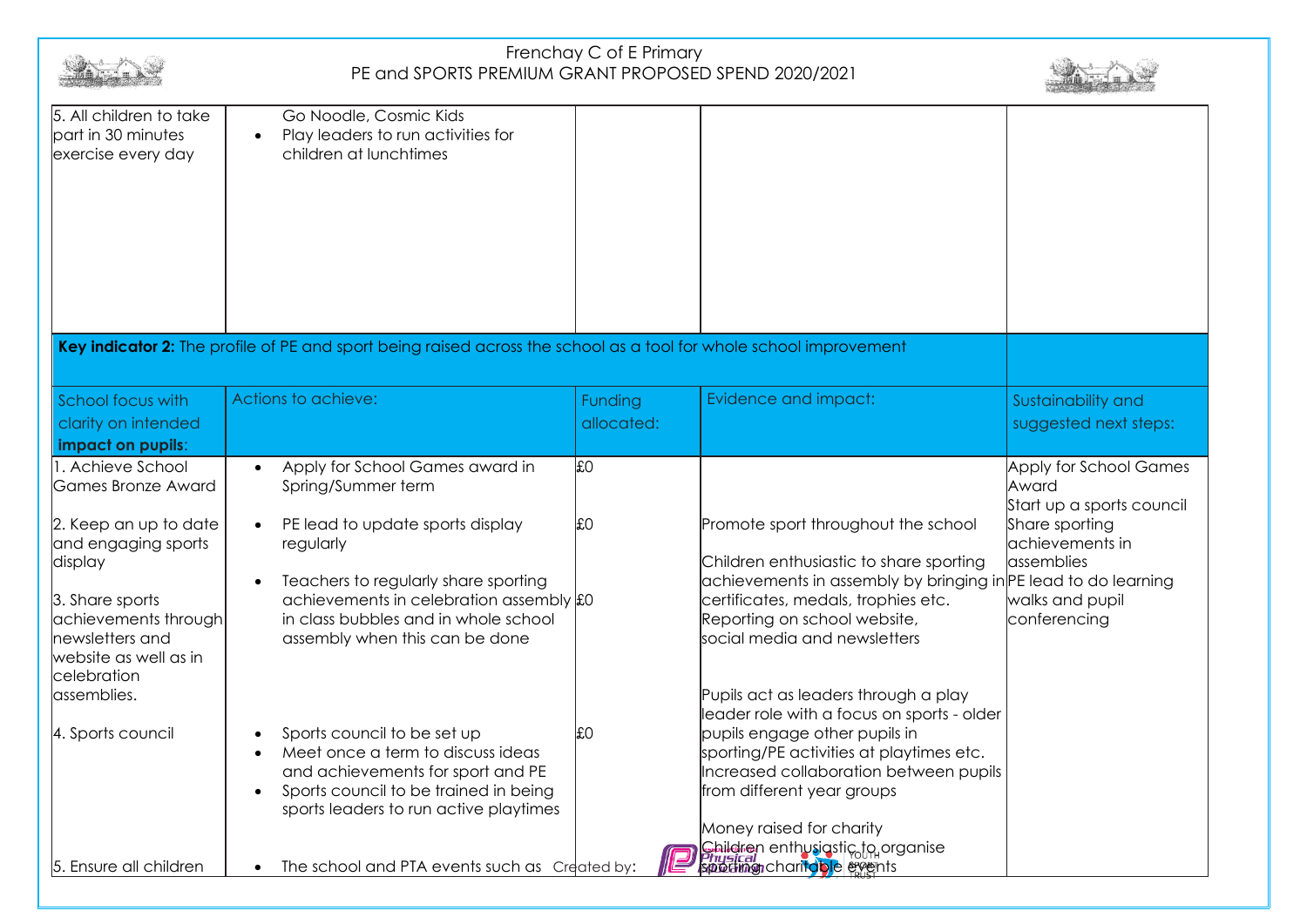|                                                                                                                                    | Frenchay C of E Primary<br>PE and SPORTS PREMIUM GRANT PROPOSED SPEND 2020/2021                                                                                                                                                                                                                                                                                                                                                                                                                                                                                            |                    |                                                                                                                                                                                                                                               |  |  |
|------------------------------------------------------------------------------------------------------------------------------------|----------------------------------------------------------------------------------------------------------------------------------------------------------------------------------------------------------------------------------------------------------------------------------------------------------------------------------------------------------------------------------------------------------------------------------------------------------------------------------------------------------------------------------------------------------------------------|--------------------|-----------------------------------------------------------------------------------------------------------------------------------------------------------------------------------------------------------------------------------------------|--|--|
| are aware of the<br>importance of a<br>healthy lifestyle,<br>including both diet<br>and regular exercise                           | Race for Life biannually to have a<br>focus on healthy lifestyles<br>Health and well-being programme for £490<br>$\bullet$<br>both KS1 and KS2 focusing on<br>developing key skills such as<br>perseverance, team work and<br>educating on healthy diets                                                                                                                                                                                                                                                                                                                   |                    | Impact report shows children in KS1<br>have better health and well-being as a<br>result of the programme led by<br>Progressive Sports<br>Children are using the skills learnt in<br>health and well-being sessions in their<br>classrooms too |  |  |
| 6. Sports Day provided<br>to all year groups<br>7. PE lead released for<br>one day each term to<br>monitor PE across the<br>school | Sports day to be organised during<br>term 5 for term 6. Virtual/class bubble<br>sports day to be done if necessary<br>Supply teacher booked<br>$\bullet$<br>Regular observations of PE lessons by<br>$\bullet$<br>both teachers and sports coaches<br>Teachers to make use of INSIGHT to<br>assess children in PE<br>Sports coaches to report back to class<br>$\bullet$<br>teachers at the end of the term for<br>teachers to make assessments<br>Regular observations of lunchtime and<br>$\bullet$<br>after school provision to monitor<br>ensure high quality teaching | <b>JEO</b><br>£500 | Virtual sports day as a result of COVID19<br>was well attended<br>Monitoring and feedback carried out                                                                                                                                         |  |  |

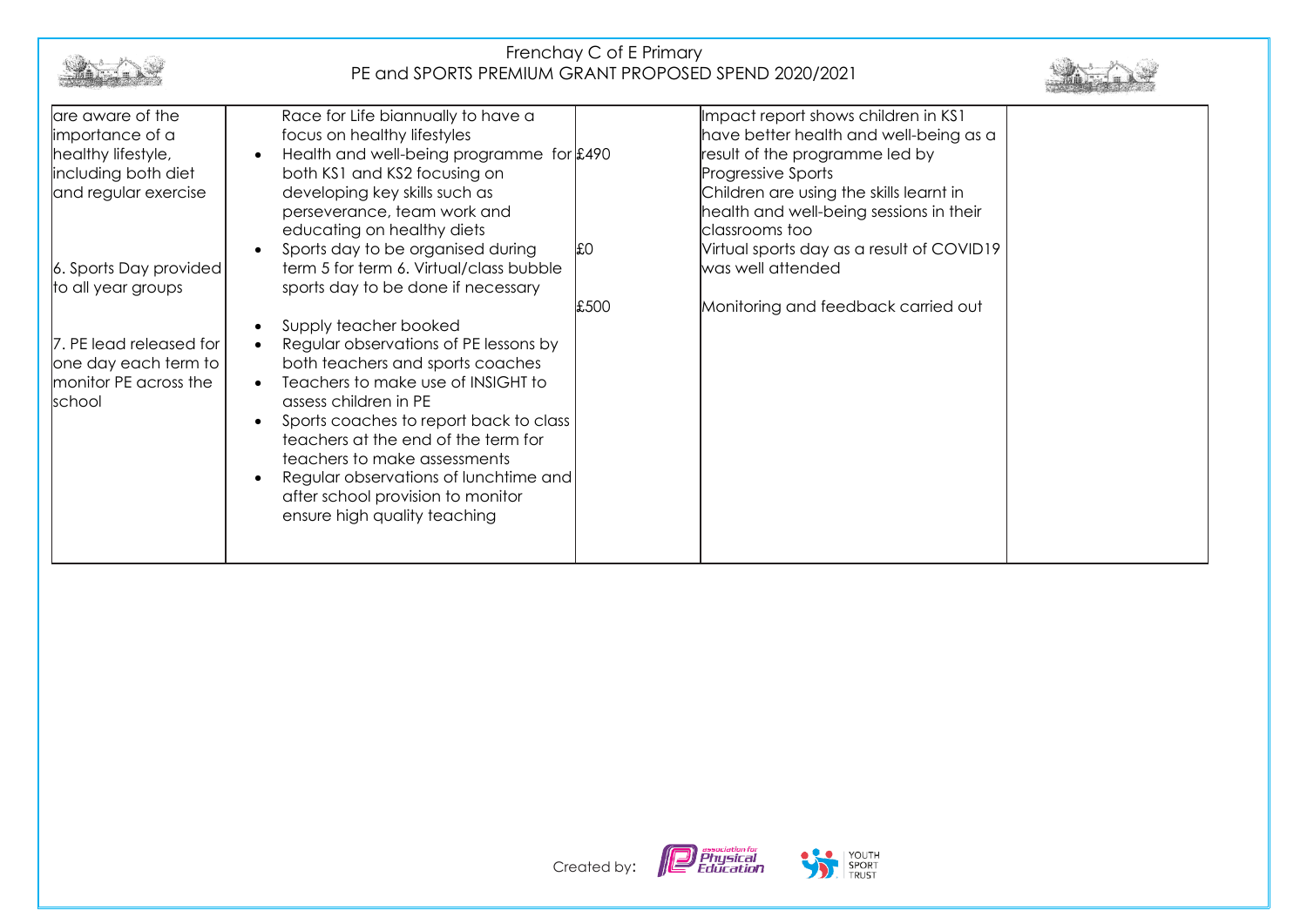



| Key indicator 3: Increased confidence, knowledge and skills of all staff in teaching PE and sport |                                                                                                                                                                                                                                                                                                                                                                                                                                                                                                                                   |                                    |                                                                                                                                                                                                                                                                                   |                                                                                                    |
|---------------------------------------------------------------------------------------------------|-----------------------------------------------------------------------------------------------------------------------------------------------------------------------------------------------------------------------------------------------------------------------------------------------------------------------------------------------------------------------------------------------------------------------------------------------------------------------------------------------------------------------------------|------------------------------------|-----------------------------------------------------------------------------------------------------------------------------------------------------------------------------------------------------------------------------------------------------------------------------------|----------------------------------------------------------------------------------------------------|
| School focus with clarity on<br>intended<br>impact on pupils:                                     | Actions to achieve:                                                                                                                                                                                                                                                                                                                                                                                                                                                                                                               | Funding<br>allocated:              | Evidence and impact:                                                                                                                                                                                                                                                              | Sustainability<br>land<br>suggested<br>next steps:                                                 |
| I. Provide high quality PE<br>lessons to all pupils.                                              | Staff CPD audit to find out what teachers<br>$\bullet$<br>feel they need and want in terms of CPD<br>Team teaching on certain sports from<br>$\bullet$<br>Progressive Sports based on staff audit<br>Observation of P.E. lessons by coordinator<br>$\bullet$<br>and feedback to teacher.<br>Monitoring of assessment. Support for<br>$\bullet$<br>teachers when assessing if necessary.<br>Progressive sports to deliver one PE lesson<br>$\bullet$<br>a week<br>Staff meeting/twilight provided by<br>Progressive Sports for CPD | for key<br>indicator 1<br>(PS)     | See funding Staff CPD survey used<br>Staff gain CPD opportunities all year from sports<br>coach in termly Competitions and lessons<br>Children have access to high quality PE lessons<br>Staff beginning to feel more confident in teaching<br>and assessing pupil progress in PE | PE leader to<br>support<br>teaching and<br>learning in<br><b>other</b><br>year groups as<br>needed |
| 2. To adapt to teaching PE<br>during the Covid 19<br>pandemic.                                    | All staff to have read COVID19 risk<br>$\bullet$<br>assessment<br>Each class to have their own bag of<br>$\bullet$<br>equipment to be used as part of active<br>playtimes.<br>All resources used for PE lessons will be<br>$\bullet$<br>cleaned or quarantined between<br>bubbles using them<br>Children will come to school in their PE kit                                                                                                                                                                                      | £0<br><b>Physical</b><br>Education | Risk assessments sent out to all staff and sports<br>coaches<br>Equipment for all classes being well used during<br>play times                                                                                                                                                    |                                                                                                    |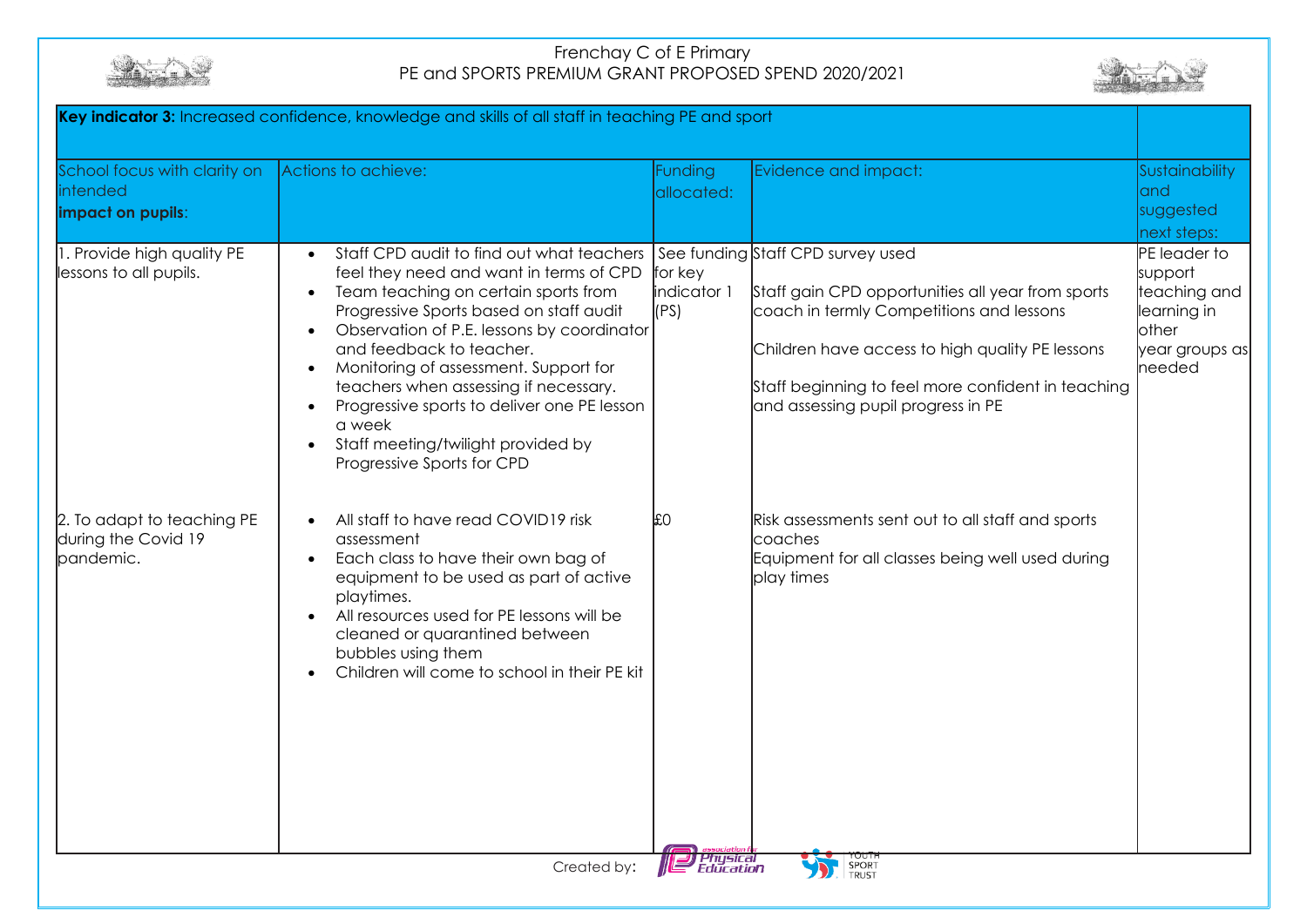



| School focus with clarity on<br>intended<br>impact on pupils:                                                                            | Actions to achieve:                                                                                                                                                                                                                                                                                                                                                                                                    | <b>Funding</b><br>allocated:                         | Evidence and impact:                                                                                                                                                                                                                                                                                         | Sustainability<br>land<br>suggested<br>next steps:                                                                                             |
|------------------------------------------------------------------------------------------------------------------------------------------|------------------------------------------------------------------------------------------------------------------------------------------------------------------------------------------------------------------------------------------------------------------------------------------------------------------------------------------------------------------------------------------------------------------------|------------------------------------------------------|--------------------------------------------------------------------------------------------------------------------------------------------------------------------------------------------------------------------------------------------------------------------------------------------------------------|------------------------------------------------------------------------------------------------------------------------------------------------|
| 1. To develop a wide range<br>of extracurricular clubs led<br>by school staff and external<br>coaches, in which all pupils<br>can attend | Ensure a range of clubs are run by staff<br>and outside coaches for all year groups<br>TA support to ensure all pupils including<br>$\bullet$<br>those with physical disabilities are able to<br>access sports as extracurricular if they<br>wish by funding<br>Monitor access to clubs by Key Stage,<br>$\bullet$<br>Gender and identified groups of pupils<br>such as PP through tracking of<br>attendance registers | See funding<br>for key<br>indicator 1<br>£780        | Extra-curricular activities available for all children<br>and those who aren't taking part will be identified<br>and encouraged to attend.<br>Club participation has increased<br>The percentage of pupils accessing Sports clubs<br>increased from previous years across the school<br>including PP and SEN | Staff offer<br>extra-<br>curricular<br>clubs for class<br>bubbles<br>Begin<br>competitions<br>within school<br>Complete<br>equipment<br>laudit |
| 2. Broaden the range of<br>sporting activities run in<br>school                                                                          | Increase a range of opportunities for<br>outdoor active learning, such as the<br>health and well-being programme led by indicator 2<br>Progressive Sports<br>Increase the number and variety of after<br>school clubs and the places on offer                                                                                                                                                                          | See funding<br>for key<br>(health and<br>well-being) | Workshops will provide children with enriched and<br>varied opportunities as well as improve attitudes<br>towards PE                                                                                                                                                                                         |                                                                                                                                                |
| 3. Intra school competitions<br>4. Purchase of additional<br>equipment to promote an<br>offer of a wide range of<br>sports               | Competitions within school<br>$\bullet$<br>Audit current equipment<br>Purchase new equipment if/when<br>$\bullet$<br>necessary<br>Playground markings for netball courts                                                                                                                                                                                                                                               | £500<br>∦∶Տ                                          | Competitions against house groups, classes and<br>year groups<br>Equipment audit                                                                                                                                                                                                                             |                                                                                                                                                |
|                                                                                                                                          |                                                                                                                                                                                                                                                                                                                                                                                                                        | association for<br>Physical<br>Education             | YOUTH                                                                                                                                                                                                                                                                                                        |                                                                                                                                                |